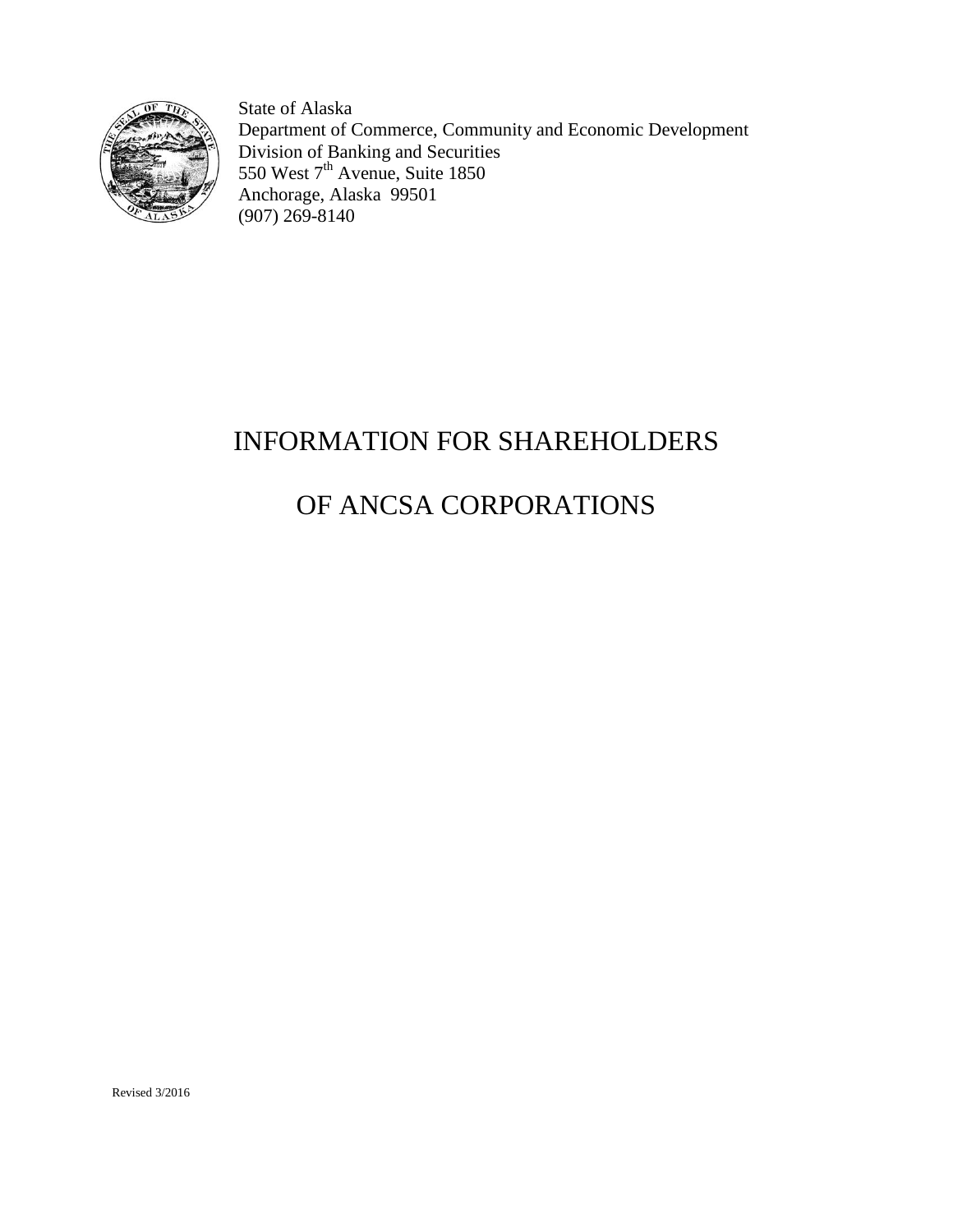## **Table of Contents**

| Introduction                                  | 3                       |
|-----------------------------------------------|-------------------------|
| <b>The Alaska Corporations Code</b>           | 3                       |
| Articles of Incorporation and Bylaws          | 3                       |
| Books, Records, and Shareholder Mailing Lists | $\overline{4}$          |
| The Alaska Securities Act and Regulations     | $\overline{\mathbf{4}}$ |
| What is a Proxy                               | $\overline{4}$          |
| What is a Solicitation?                       | 5                       |
| What Must be Filed?                           | 5                       |
| When Must the Materials be filed?             | 5                       |
| How Do I File Materials?                      | $\mathfrak s$           |
| False or Misleading Statements or Omissions   | 5                       |
| <b>Prohibition of Certain Solicitations</b>   | 6                       |
| Proxy Requirements                            | 6                       |
| <b>Board Solicitations</b>                    | 7                       |
| <b>Non-Board Solicitations</b>                | 12                      |
| <b>Important Definitions</b>                  | 14                      |
| How do I file a Complaint?                    | 16                      |
| What Happens After I File a Complaint?        | 17                      |
| Sanctions                                     | 17                      |

## **Conclusion 17**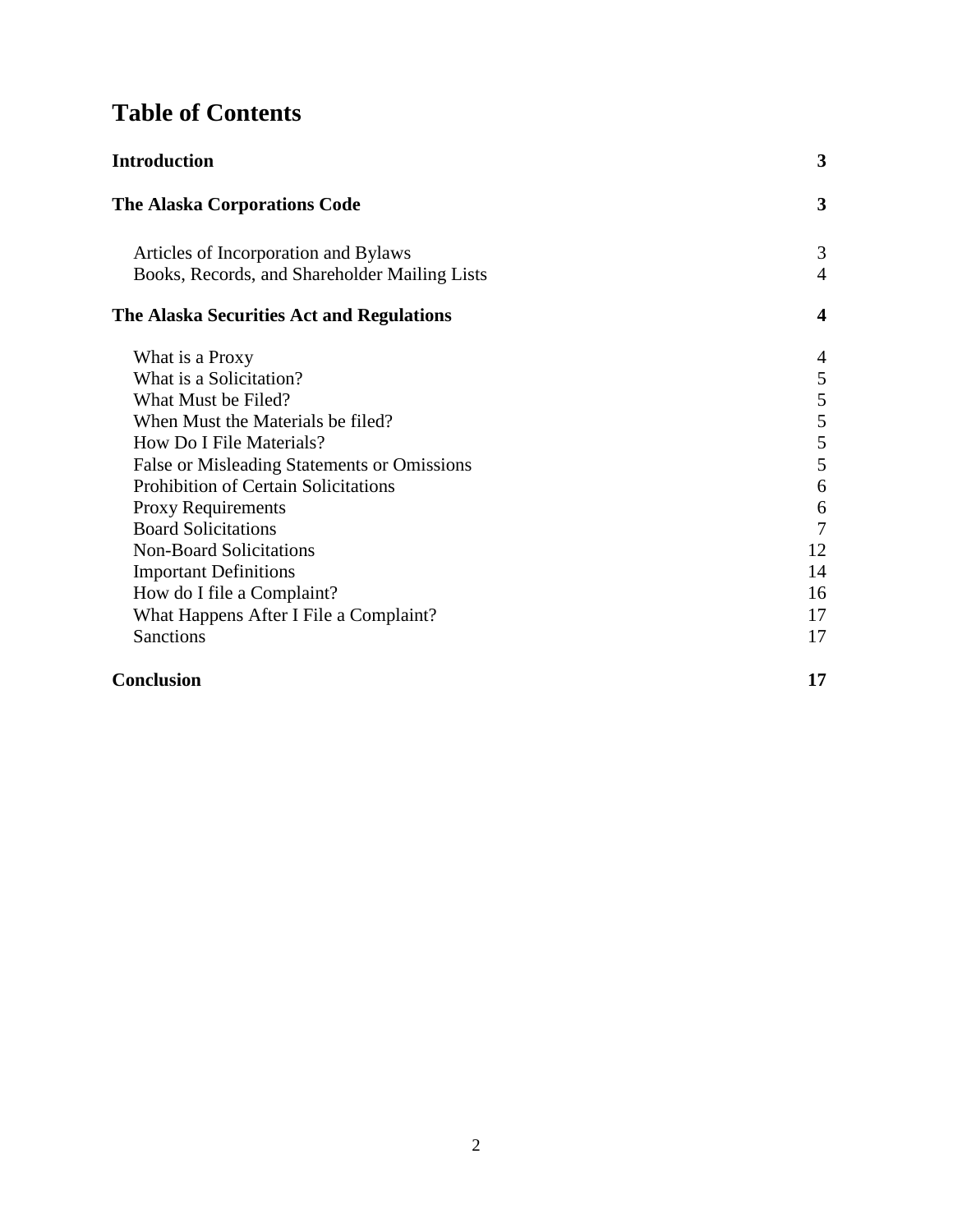## *Introduction*

The State of Alaska Division of Banking and Securities has developed this booklet to provide shareholders of corporations organized pursuant to the Alaska Native Claims Settlement Act (ANCSA) with information to assist them in their roles as owners of their corporations. Particularly, this booklet addresses issues a shareholder might encounter when seeking information about their corporation, or when deciding whether to run as a candidate for the board of directors. Although the Division of Banking and Securities cannot provide legal advice, we strive to make the laws and regulations that pertain to Alaska Native Corporations understandable to all those who wish to participate in their roles as corporate owners.

This booklet provides an overview of the Alaska statutes and regulations that govern ANCSA corporations and shareholders. In addition to these laws and regulations, each individual corporation may have adopted bylaws that further define the rights and requirements of its shareholders. Therefore, each shareholder should review the corporation's bylaws and check with the corporation to see what the bylaws permit, prohibit, or require.

**The intent of this document is to be informative, but it is merely an overview of the applicable laws and regulations regarding ANCSA corporations. If you decide to solicit proxies, you will be required to follow all of the laws, regulations, and bylaws that apply to your proxy solicitation.** 

## <span id="page-2-0"></span>*The Alaska Corporations Code*

The Alaska Corporations Code (AS 10.06) addresses a wide range of topics from formation of the corporation through dissolution. The Alaska Corporations Code is administered by the Division of Corporations, Business and Professional Licensing.

#### <span id="page-2-1"></span>**Articles of Incorporation and Bylaws**

The articles of incorporation set forth the basic terms of a corporation's existence, including the number and classes of shares and the purposes and duration of the corporation. The corporate bylaws are provisions adopted by an organization for its internal governance and its external dealings. For further information, see AS 10.06.205-233.

Some corporations have bylaws related to running for the board of directors and other proxy solicitations. Therefore, before a shareholder begins a proxy solicitation, it is important that the shareholder contacts the corporation to review the bylaws to determine what the bylaws permit, prohibit, and require.

The Alaska Corporations Code also addresses annual meetings (AS 10.06.405), proxies (AS 10.06.418), voting of shares (AS 10.06.420), and many other areas too numerous to mention in this booklet.

AS 10.06.960-961 of the Alaska Corporations Code contains exceptions and provisions that apply only to corporations organized under ANCSA.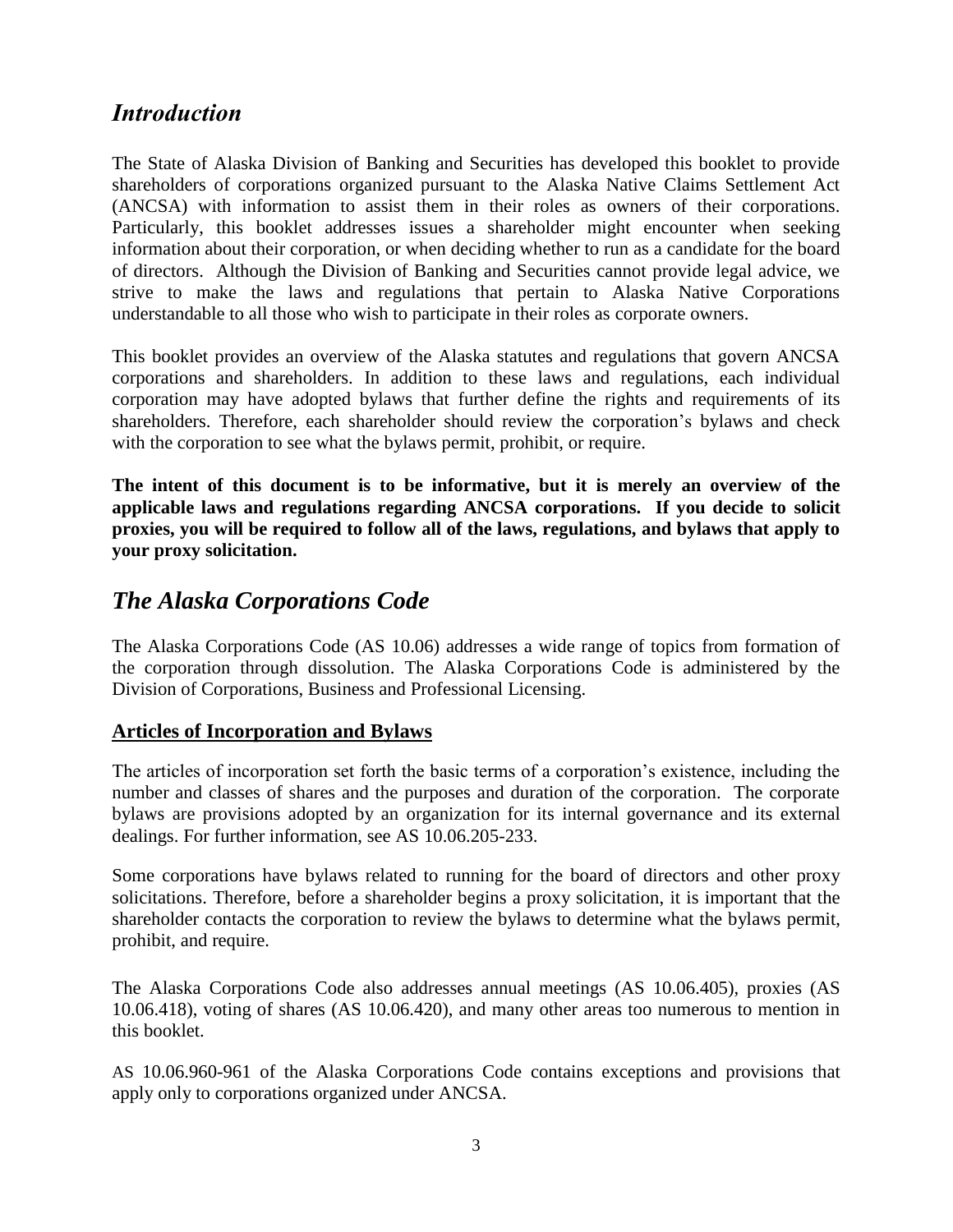If you are interested in learning more about the statutes that govern your corporation, you may view the entire Alaska Corporations Code on the Division of Corporations, Business and Professional Licensing website at http://commerce.alaska.gov/dnn/cbpl/Home.aspx.

#### <span id="page-3-0"></span>**Books, Records, and Shareholder Mailing Lists**

Shareholders have an ownership interest in their corporations and have the right to review and copy the corporate books and records, including shareholder mailing lists upon written request.

Alaska Statute 10.06.430(a) requires corporations to keep correct books and records of account, minutes of proceedings, and a record of its shareholders, containing the names and addresses of all shareholders and the number and class of the shares held by each. AS 10.06.430(b) requires corporations to make these documents reasonably available for inspection and copying by its shareholders, their agents, or attorneys.

A shareholder's request to copy corporate records must be in writing and must state the purpose for the request. A shareholder may not sell the shareholder mailing list or other corporate records. To protect shareholders and their corporations, records may only be inspected or obtained for a proper purpose.

**If you have any questions about the Alaska Corporations Code, please contact the Division of Corporations, Business and Professional Licensing at (907) 269-8160.**

## <span id="page-3-1"></span>*The Alaska Securities Act and Regulations*

The Alaska Securities Act (AS 45.55.139) requires corporations organized under the Alaska Native Claims Settlement Act (ANCSA), 43 U.S.C. 1601 *et seq*., with 500 or more shareholders and over \$1,000,000 in assets to file their annual reports, proxies, consents or authorizations, proxy statements, and other materials relating to proxy solicitations with the Division of Banking and Securities. Shareholders of these ANCSA corporations are required to file proxy materials as well.

The State of Alaska has also adopted detailed regulations regarding proxy solicitations for ANCSA corporations and shareholders. *See* AS 45.55.950 and 3 AAC 08.305 - 3 AAC 08.365.

#### <span id="page-3-2"></span>**The Alaska Securities Act and its underlying regulations are administered by the Alaska Division of Banking and Securities (Division).**

#### **What is a Proxy?**

3 AAC 08.365(12) defines "proxy" as a written authorization which may take the form of a consent, revocation of authority, or failure to act or dissent, signed by a shareholder or his attorney-in-fact and giving another person power to vote with respect to the shares of the shareholder.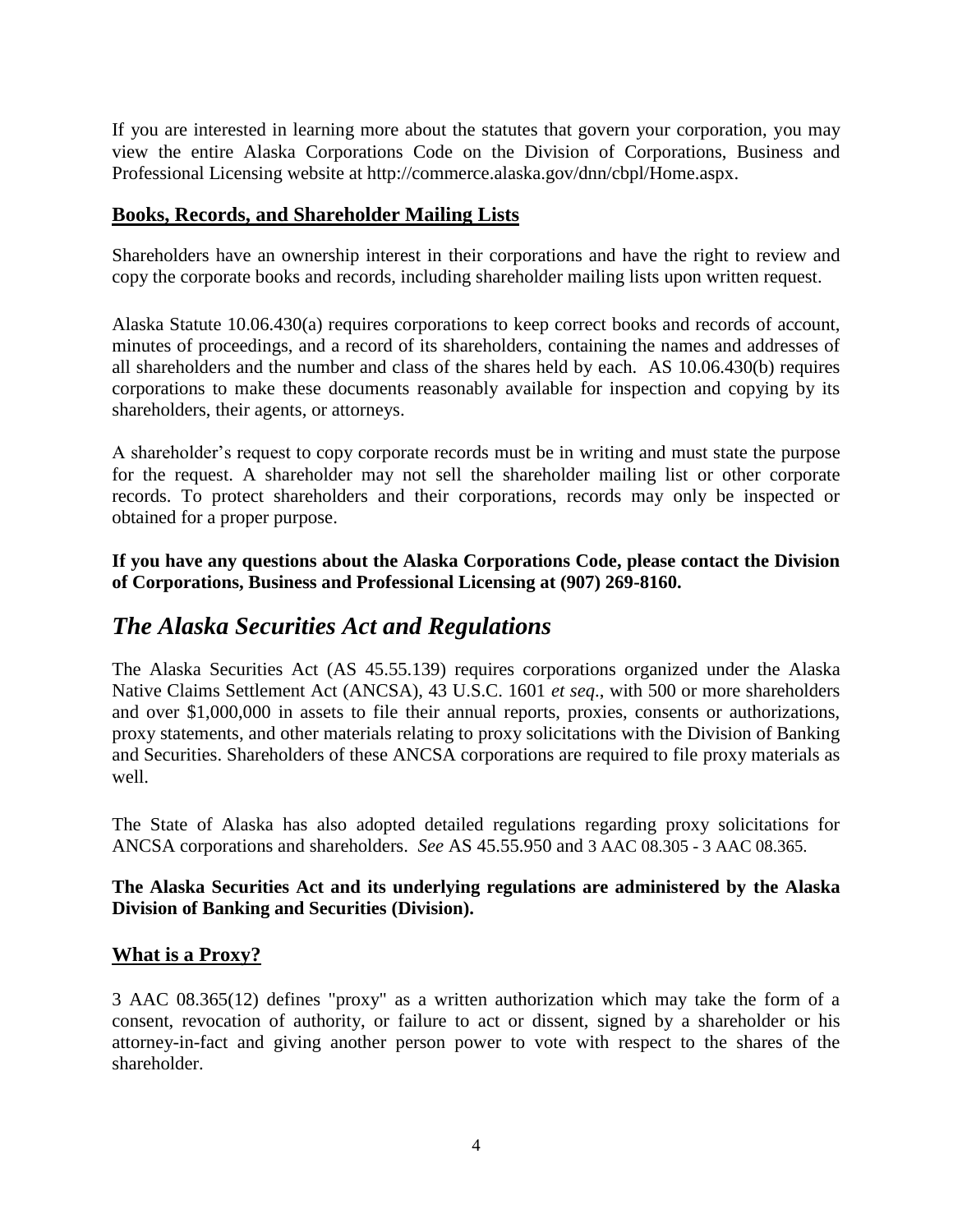#### **What is a Solicitation?**

3 AAC 08.365(16) defines "solicitation" as a request to execute or not to execute, or to revoke a proxy. A solicitation is also the distributing of a proxy or other communication to shareholders under circumstances reasonably calculated to result in the procurement, withholding, or revocation of a proxy.

#### **What Must be Filed?**

In addition to the documents specifically listed in AS 45.55.139, any other materials relating to proxy solicitations which are distributed, published, or made available to at least 30 Alaska resident shareholders must be filed with the Division. Therefore, not only solicitation materials distributed to shareholders through the mail must be filed with the Division, but also solicitation materials distributed via e-mail, on websites (including electronic forums), in ads, as well as materials made available through other means, such as meetings, events and billboards, cell phones, etc. **Under Alaska regulations, materials published on the Internet, including electronic forums such as Facebook, are presumed to be distributed to more than 30 Alaska resident shareholders and must be filed with the Division.** 

#### <span id="page-4-0"></span>**When Must the Materials be Filed?**

Any materials that are required to be filed with the Division must be filed with the Division at the same time they are distributed, published, or made available to at least 30 Alaska resident shareholders.

#### **How Do I File Materials?**

3 AAC 08.307 allows materials to be filed in paper format, digital media format (CD or DVD), or electronically (pdf). If materials are filed in paper format or digital media format, **two copies are required**, and may be sent directly to the Division.

Materials filed electronically may be e-mailed to ancsa@alaska.gov or uploaded to the Alaska ZendTo system at<https://drop.state.ak.us/drop/> For instructions on how to upload materials to the Alaska ZendTo system visit:

<span id="page-4-1"></span>[https://www.commerce.alaska.gov/web/portals/3/pub/ANCSA\\_ZendToInstructions.pdf](https://www.commerce.alaska.gov/web/portals/3/pub/ANCSA_ZendToInstructions.pdf)

#### **False or Misleading Statements or Omissions**

3 AAC 08.315(a) prohibits misrepresentations in solicitation materials. It states:

A solicitation may not be made by means of a proxy statement, proxy, notice of meeting, or other communication that contains a material misrepresentation. A misrepresentation is a statement that, at the time and under the circumstances in which it is made (1) is false or misleading with respect to a material fact; (2) omits a material fact necessary in order to make a statement made in the solicitation not false or misleading; or (3) omits a material fact necessary to correct a statement, in an earlier communication regarding the solicitation of a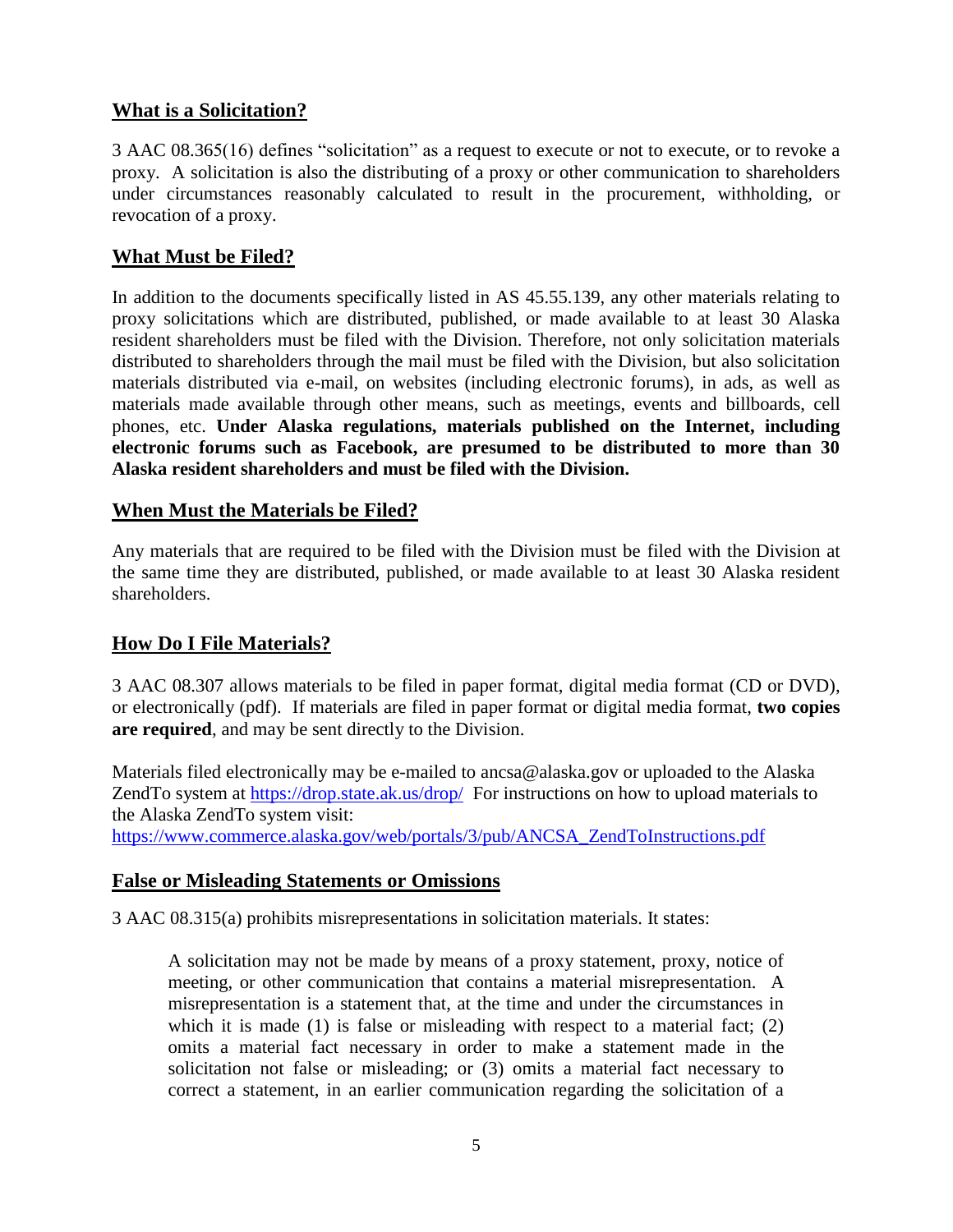proxy for the same meeting or subject matter, which has become false or misleading. A misrepresentation is material if there is substantial likelihood that a reasonable shareholder would consider it important in deciding how to vote. A series of statements or omissions that are objectively false or misleading, but which might not be material misrepresentations if considered separately, might be material misrepresentations if there is a substantial likelihood that a reasonable shareholder would consider the series important in deciding how to vote. Subjective proof that one or more shareholders actually granted a proxy because of a misrepresentation is not required.

#### <span id="page-5-0"></span>**Prohibition of Certain Solicitations**

3 AAC 08.325 states that a person may not solicit

- an undated or postdated proxy;
- a proxy which provides that it is dated after the date on which it is signed by the shareholder;
- a proxy which fails to disclose the shareholders' meeting, or any adjournment of that shareholders' meeting, for which it is solicited;
- a proxy which confers authority to vote at more than one shareholders' meeting or any adjournment of that shareholders' meeting; or
- a proxy which authorizes a vote at any shareholders' meeting other than the one disclosed.

#### **Proxy Requirements**

3 AAC 08.335 requires that a proxyholder shall either attend the shareholders' meeting in person or execute a power of substitution so that the shares for which the proxyholder has proxies are represented at the meeting. This regulation also requires that a proxyholder shall vote in accordance with any choices made by the shareholder or in the manner provided by the proxy when the shareholder has not specified a choice.

3 AAC 08.335(c) states that a proxy must

- indicate that the proxy is solicited on behalf of the board or, if solicited other than by the board, indicate the identity of the persons on whose behalf the solicitation is made;
- provide a specifically designated blank space for dating the proxy; and
- provide a means for the shareholder to specify by boxes a choice between approval or disapproval of each matter or group of related matters identified in the proxy as intended to be acted upon, other than the election of directors.

A proxy may confer authority for matters on which a choice is not made by the shareholder if the proxy discloses how the shares represented by the proxy will be voted in each case.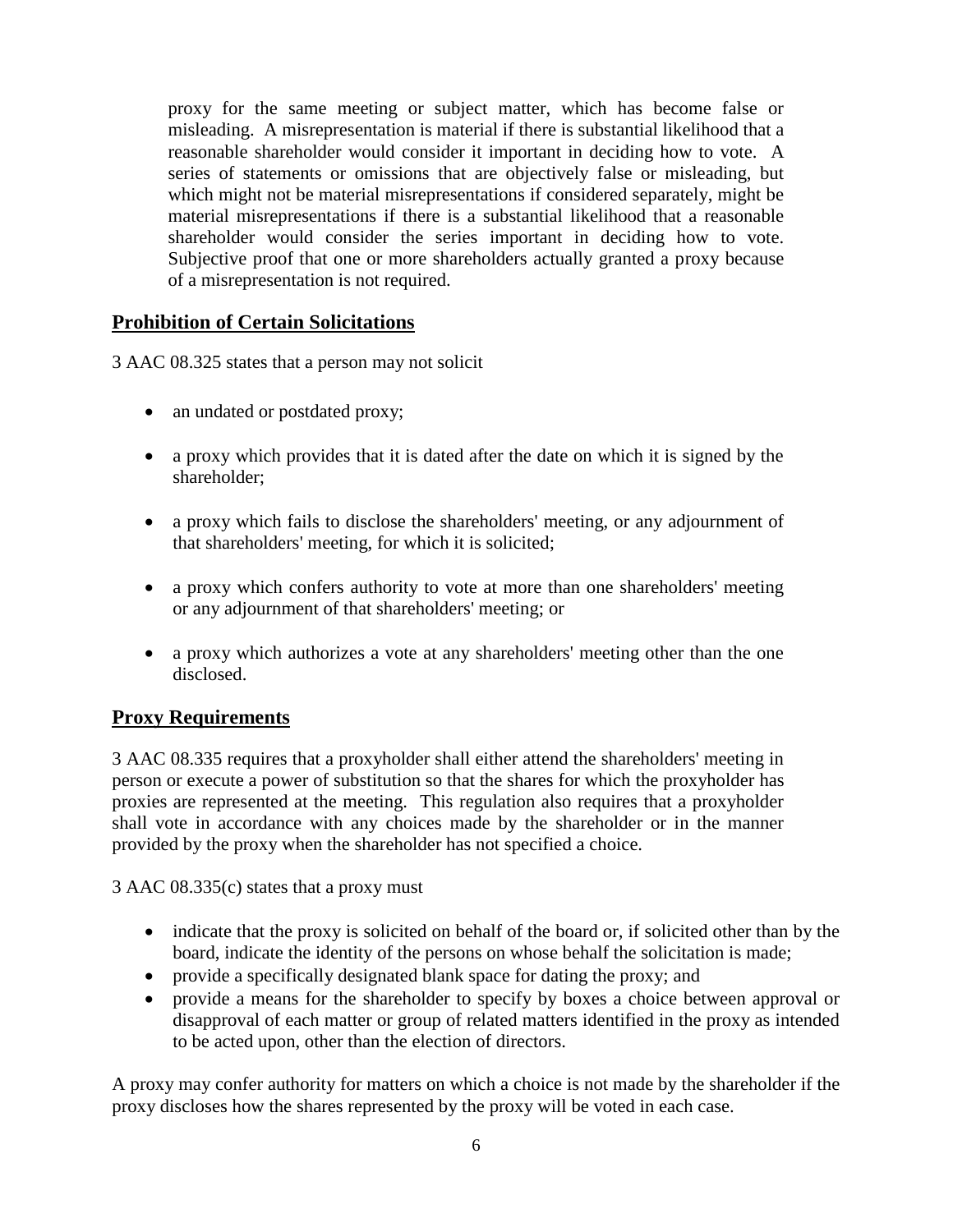A proxy that provides for the election of directors must set out the names of the nominees for whom the proxy is solicited; and clearly provide one of the following:

- a box opposite the name of each nominee which may be marked to indicate that authority to vote for that nominee is withheld;
- an instruction that the shareholder may withhold authority to vote for a nominee by lining through or otherwise striking out the name of that nominee;
- a "ballot" type of selection in which the shareholder is permitted to award votes to selected nominees of the shareholder's choosing.

A proxy may confer discretionary authority to vote only with respect to the following:

- matters which the persons making the solicitation do not know, a reasonable time before the solicitation, are to be presented at the meeting;
- approval of the minutes of the prior meeting if the approval does not amount to ratification of the action taken at that meeting;
- the election of a person to an office for which a bona fide nominee is named in the proxy statement and the nominee is unable to serve or for good cause will not serve;
- a proposal omitted from the proxy statement and proxy, if solicited for an annual meeting by participants other than the board; or
- matters incident to the conduct of the meeting.

If action is to be taken on the election of directors and if the shareholders have cumulative voting rights, a proxy may confer discretionary authority to cumulate votes.

#### **Board Solicitations**

Under 3 AAC 08.345(a), if a Board solicits proxies for an annual meeting, the solicitation must be preceded or accompanied by the annual report for the corporation's last fiscal year, unless

- the solicitation is made on behalf of the board before the annual report is available;
- solicitation is being made at the time in opposition to the board; and
- the board's proxy statement includes an undertaking to furnish the annual report to all shareholders being solicited at least 50 days before the date of the annual meeting.

Under 3 AAC 08.345(b), if a Board solicits proxies, the solicitation must be preceded or accompanied by a dated, written **proxy statement** including the following: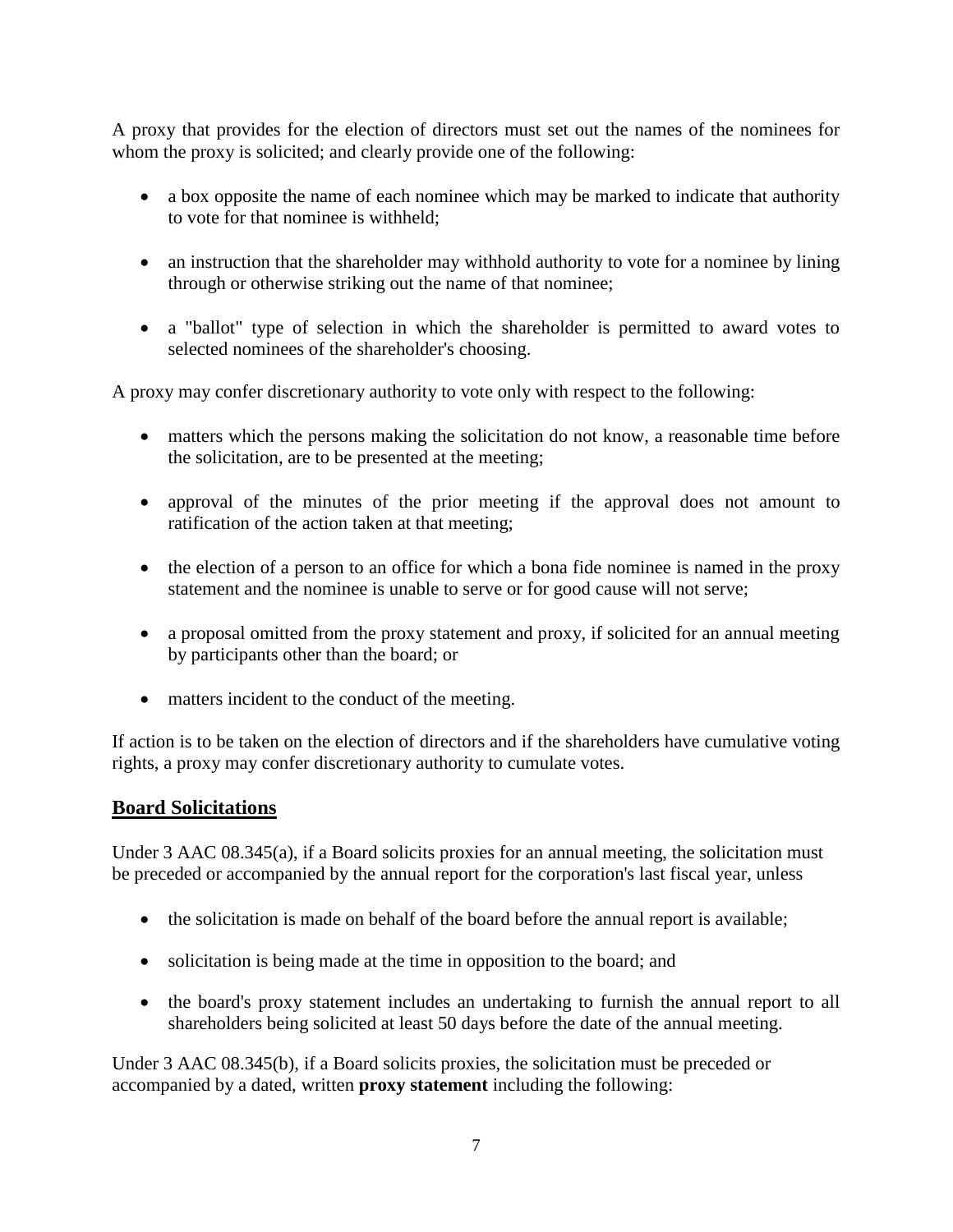- if action is to be taken on the election of directors, a description of each nominee of the board who has consented to act if elected and of each director whose term of office will continue after the shareholders' meeting; each description must include
	- o name, age, and state and city of residence ;
	- o all positions and offices presently and previously held with the corporation and its subsidiaries;
	- o the remaining term in office as director and all other periods of service as a director for the corporation and its subsidiaries;
	- o the total number of board meetings, including regularly scheduled and special meetings, and the number of meetings of committees on which the nominee or director served, and the percentage attendance during the last fiscal year at meetings of the board, including regularly scheduled and special meetings, and meetings of committees on which the nominee or director served, including those meetings for which the absence was excused;
	- o the nature of any family relationship with any director, nominee, or executive officer of the corporation and its subsidiaries;
	- o business experience during the past five years, including
		- principal employment or occupation;
		- the nominee's or director's employer; and
		- other directorships held for other entities;
	- o any of the following events that occurred during the past 10 years: voluntary or involuntary petition under any bankruptcy or insolvency laws, appointment of a receiver, pending criminal proceedings, except traffic violations or other minor offenses, conviction or plea of nolo contendere in a criminal proceeding, except traffic violations or other minor offenses, and the entry of any final judgment, order or decree, not subsequently reversed or vacated, that the nominee or director engaged in unethical or illegal business practices, violated fiduciary duties, or violated securities laws; and
	- o financial transactions by the corporation since the beginning of the corporation's last fiscal year and presently proposed financial transactions by the corporation or its subsidiaries if
		- $\blacksquare$  the transactions in the aggregate exceed \$20,000; and
		- the transaction is with the nominee, director, a member of the nominee's or director's family, or an entity, other than an affiliate of the corporation, where a nominee, director, or a member of the nominee's or director's family is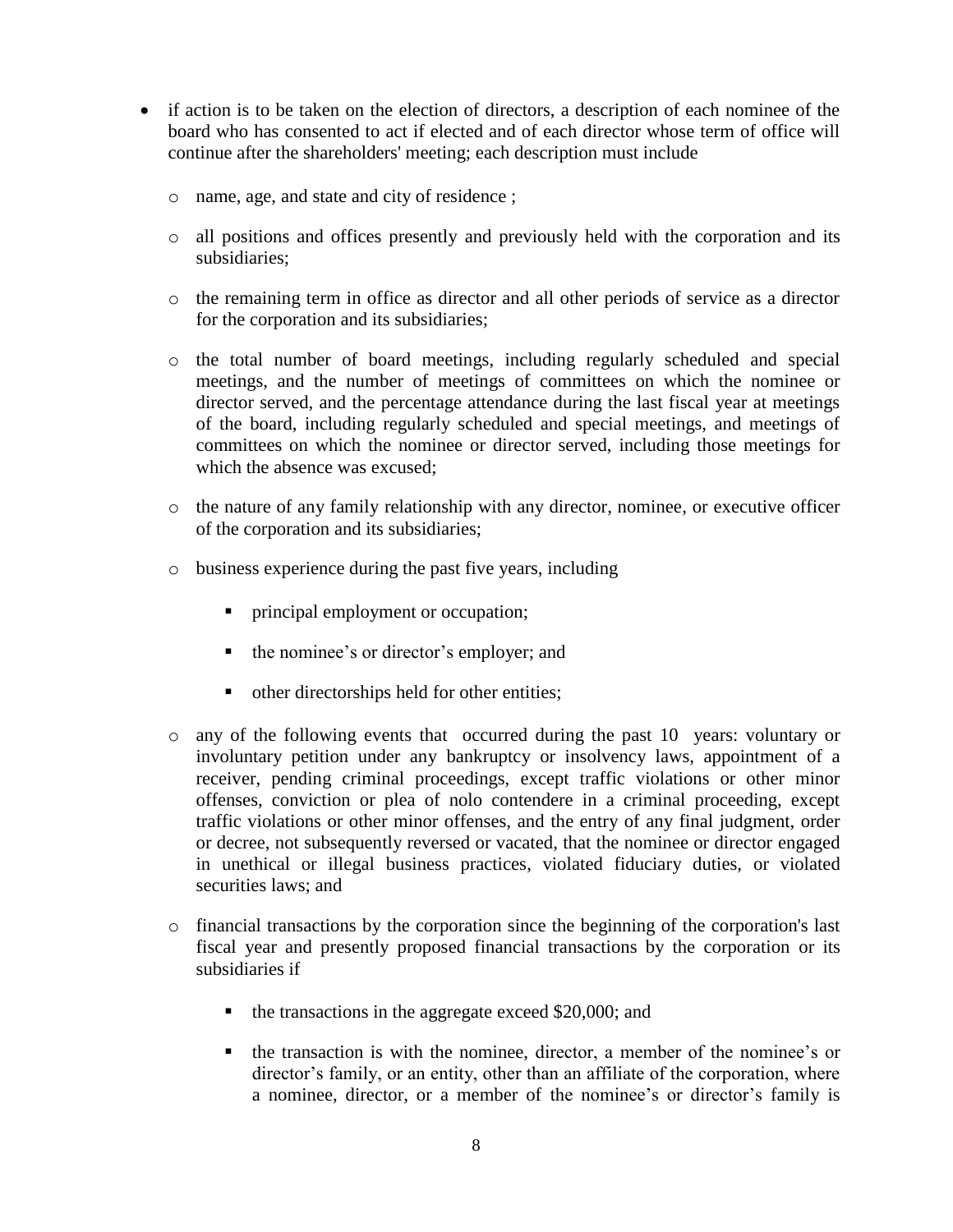employed by, is an officer or director of, or owns, directly or indirectly, an interest in the entity;

- a statement of all current compensation or other remuneration distributed or accrued and of all future compensation or other remuneration contributed during the corporation's last fiscal year on behalf of
	- o each of the five most highly compensated persons of the corporation, whether directors or officers**,** for the director's or officer's services in all capacities to the corporation and its subsidiaries, naming each such person; and
	- o all officers and directors as a group, stating the number of persons in the group without naming them; future remuneration contributed includes amounts that were reported in the corporation's annual report for the last fiscal year for annuity, pension, or retirement plans and for deferred compensation or profit sharing plans; information need not be furnished regarding costs for ordinary and necessary business expenses or for personal benefits, group life, health, hospitalization, or medical reimbursement plans that do not discriminate in favor of officers or directors of the corporation and that are available generally to all salaried employees;
- a brief description, including the purpose and amount, of financial transactions by the corporation or its subsidiaries since the beginning of the corporation's last fiscal year and any presently proposed financial transactions by the corporation or a subsidiary if
	- o the transactions in the aggregate exceed \$20,000; and
	- o the transaction is with a director, nominee, executive officer, or family member of a director, nominee, or executive officer, or is with an entity, other than an affiliate of the corporation, where the director, nominee, or executive officer or a family member is employed by, is an officer or director of, or owns, directly or indirectly, an interest in the entity;
- a brief description of all legal proceedings to which any director, nominee, or executive officer has been a party with interests adverse to the corporation or its subsidiaries during the last 10 years;
- if action is to be taken on the election of directors or other matters for which the financial statements are material to the exercise of prudent judgment, a description of the corporation's relationship with its independent public accountants; this description must include
	- o the name of the principal accountant for the last fiscal year;
	- o a statement indicating whether representatives of the principal accountant are expected to be present at the meeting with the opportunity of making a statement, if they desire, and with the responsibility of responding to appropriate questions;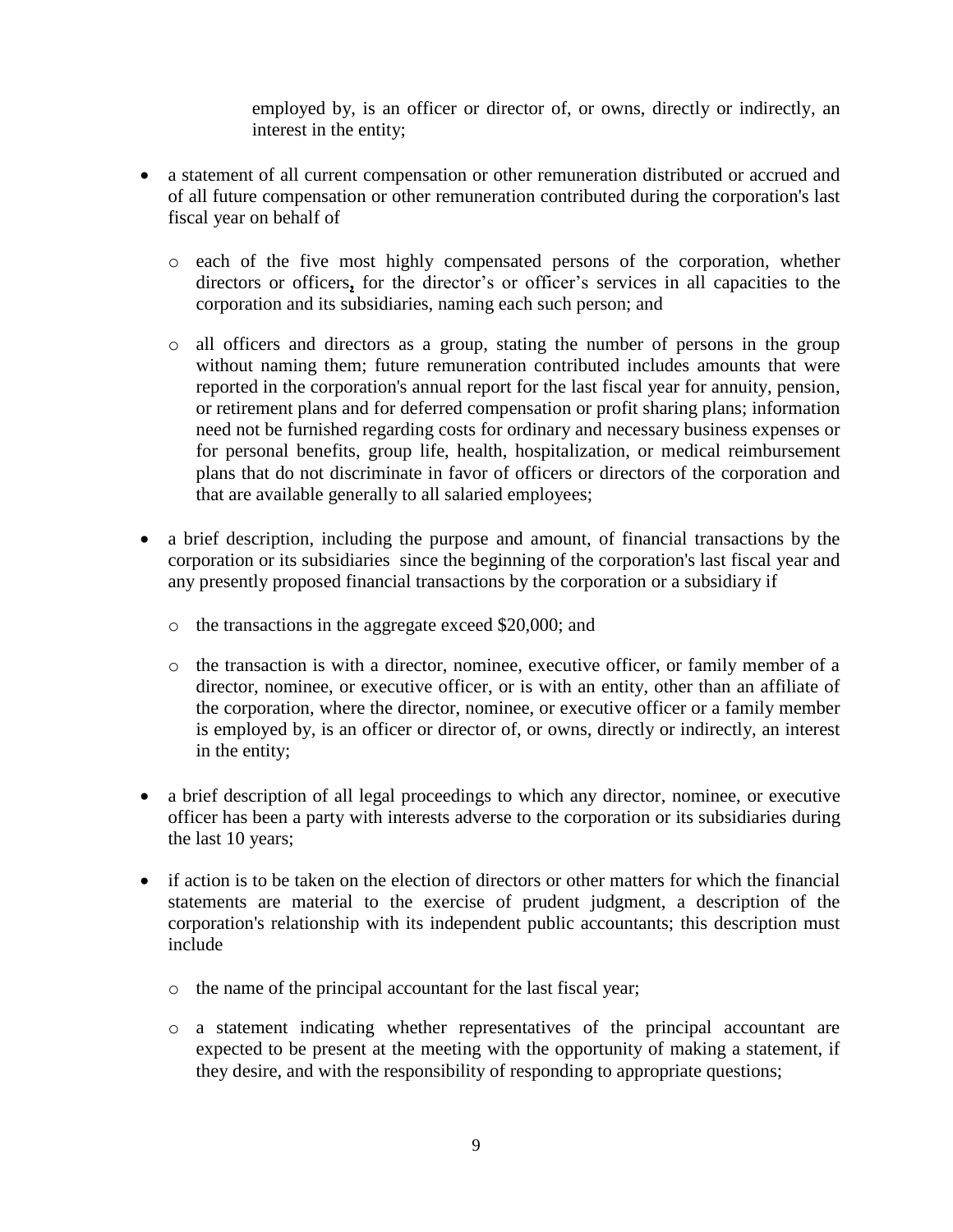- o each professional service provided by the principal accountant and paid for by the corporation during the last fiscal year, such as preparation of corporate tax returns, preparation of personal tax returns, review of proposed corporate acquisitions, review of personal investments, or development of corporate data processing systems;
- o the percentage relationship which the aggregate of the fees for all nonaudit services bears to the aggregate of fees for both audit and nonaudit services performed by the principal accountant and paid for by the corporation;
- o each disagreement with the principal accountant in connection with audits of the last two fiscal years and any subsequent interim period if (i) the principal accountant has been changed since the date of publication or distribution of the proxy statement for the last annual meeting; and (ii) there have been disagreements on matters of accounting principles or practices, financial statement disclosure, or auditing scope or procedure, which, if not resolved to the satisfaction of the former principal accountant, would have caused the former principal accountant to make references to the disagreements in the audit report; the corporation must, at least 20 days before the date of publication or distribution of the proxy statement, furnish by certified mail its description of any disagreements to the former principal accountant; if the former principal accountant believes the description to be incorrect or incomplete, and if the former principal accountant forwards to the corporation, not later than 10 days of the date of the former principal accountant's receipt of the corporation's description, a brief written statement of the former principals accountant's view, the statement must be included in the corporation's proxy statement;
- a brief description of any arrangement, stating amounts, by which a director is compensated for all services as a director of the corporation and its subsidiaries, including any additional amounts payable for committee participation or special assignments; information need not be furnished regarding costs for ordinary and necessary business expenses or for personal benefits, group life, health, hospitalization, or medical reimbursement plans that do not discriminate in favor of officers or directors of the corporation and that are available generally to all salaried employees;
- a brief description of the board's leadership structure, including whether the same person serves as president and board chair, or president and chief executive officer, the attendance policy for meetings, and a list of the board's committees, if any, performing audit, nominating and compensation functions, the membership of each committee, the number of meetings held by each committee during the last fiscal year, and a brief description of the functions actually performed by each committee;
- a brief description of the methods to be employed to solicit proxies, if other than by use of the mail, and a statement that solicitation is made on behalf of the board;
- a statement of the total amount estimated to be spent and the total already expended on the solicitation of proxies; expenditures include fees for attorneys, accountants, solicitors, and public relations or financial advisers and expenses for advertising, printing, transportation, litigation, or other expenses incidental to the solicitation; however, the following expenses may be excluded: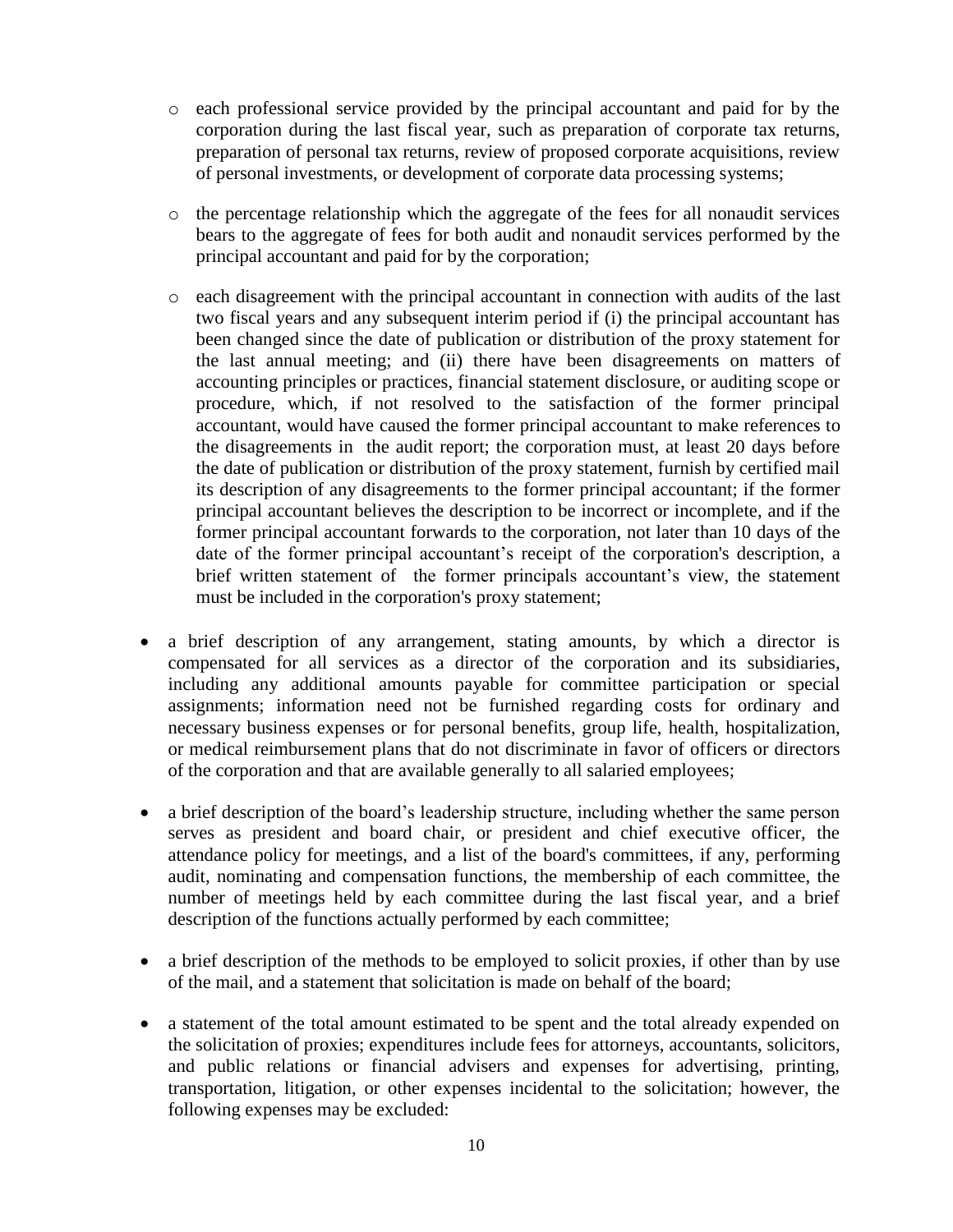- o the amounts which the corporation would normally spend on a solicitation for an election of directors in the absence of a contest; and
- o the salaries and wages of regular employees and officers, if a statement to that effect is included in the proxy statement;
- a statement indicating who will bear the cost of solicitation and the total amount any participant, other than the board and the corporation, has contributed or has agreed to contribute, unless the participant is a contributor of less than \$500 in the aggregate;
- a statement describing any formal procedure or deadline limiting the shareholder's rights to revoke a proxy before its exercise;
- a statement of the number of shares outstanding and entitled to be voted at the meeting;
- a statement of the date on which the record of shareholders entitled to vote at the meeting will be determined; if the right to vote is not limited to shareholders of record on that date, the solicitation must indicate the conditions under which other shareholders may be entitled to vote;
- if action is to be taken on the election of directors and if the shareholders have cumulative voting rights
	- o a statement that they have the rights; and
	- o a brief description of those rights;
- for each matter that is to be submitted to a vote of the shareholders, other than the election of directors, a description of the proposal, a statement of the vote required for its approval, and the name of any director who has notified the corporation in writing that the director intends to oppose the proposed action; for example, if action is to be taken on
	- o a proposed amendment to the articles of incorporation or bylaws, the description must include the reasons for and against the proposed amendment, the general effect of the amendment, and the names of any directors who oppose the amendment; or
	- o a proposed property transaction, in addition to identifying any directors who oppose the transaction, the description must
		- outline the material features of the proposed transaction;
		- state the nature and amount of consideration and, to the extent practicable, outline the facts that bear on the question of the fairness of consideration; and
		- state the name and address of the other party or parties to the proposed transaction and the nature of any material relationship of the party or parties to the corporation, its subsidiaries, officers, or directors;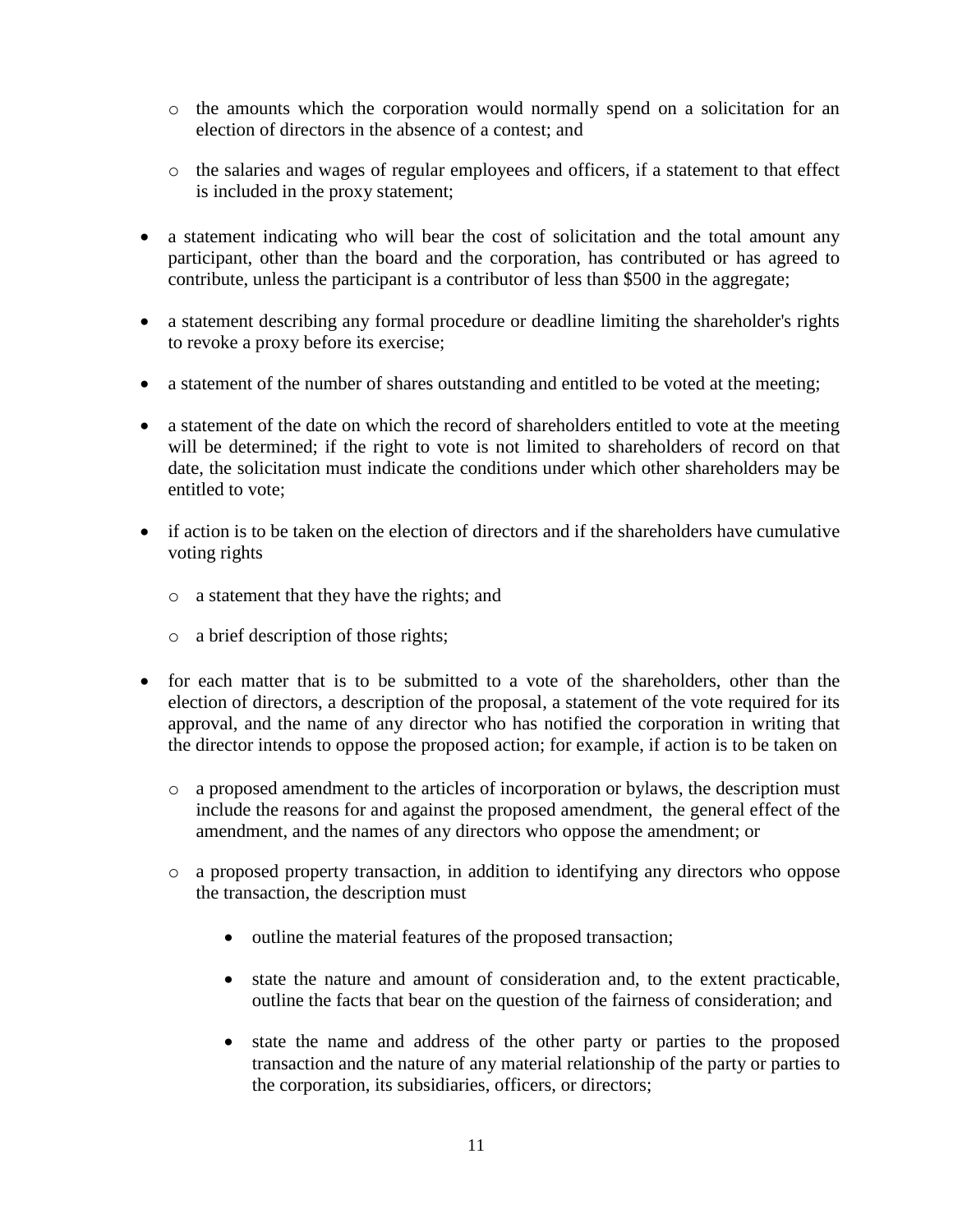- a brief description of any substantial interest, direct or indirect, by shareholdings or otherwise, of each participant or executive officer in any matter to be acted upon at the meeting, unless the participant or executive officer owns shares in the corporation and would receive no extra or special benefit not shared on a pro rata basis by all other shareholders of the same class; and
- a brief description of the nominating procedures for board candidates.

Under 3 AAC 08.345(c), if a candidate included in a board solicitation or a candidate soliciting write-in votes does not engage in any additional proxy solicitations, the candidate may rely on inclusion in the board's proxy statement, but the candidate remains responsible for the accuracy and completeness of the information the candidate provided to the board. If, however, the candidate, whether recommended by the board or a candidate included on an open proxy, elects to engage in any additional solicitation, the candidate must comply with 3 AAC 08.355.

#### **Non-Board Solicitations**

Under 3 AAC 08.355, if a board candidate, or an individual on behalf of a board candidate, solicits proxies, the solicitation must be preceded or accompanied by a dated, written **proxy statement** including the following:

- the name of the corporation in respect to which proxies are being solicited;
- the name and address of each participant, including each proxyholder, who has joined or proposes to join in the solicitation;
- a statement indicating whether any of the participants in the solicitation has an arrangement or understanding with an entity for future employment by the corporation or future financial transactions to which the corporation will or may become a party, and a description listing the terms of and the parties to each arrangement or understanding;
- if action is to be taken on the election of directors, a description of each nominee of the participant who has consented to act if elected; each description must include, if applicable
	- o name, age, and city of residence ;
	- o all positions and offices presently and previously held with the corporation and its subsidiaries;
	- o the remaining term in office as director and all other periods of service as a director for the corporation and its subsidiaries;
	- o the total number of board meetings, including regularly scheduled and special meetings, and the number of meetings of committees on which the nominee served, and the percentage attendance during the last fiscal year at meetings of the board, including regularly scheduled and special meetings, and meetings of committees on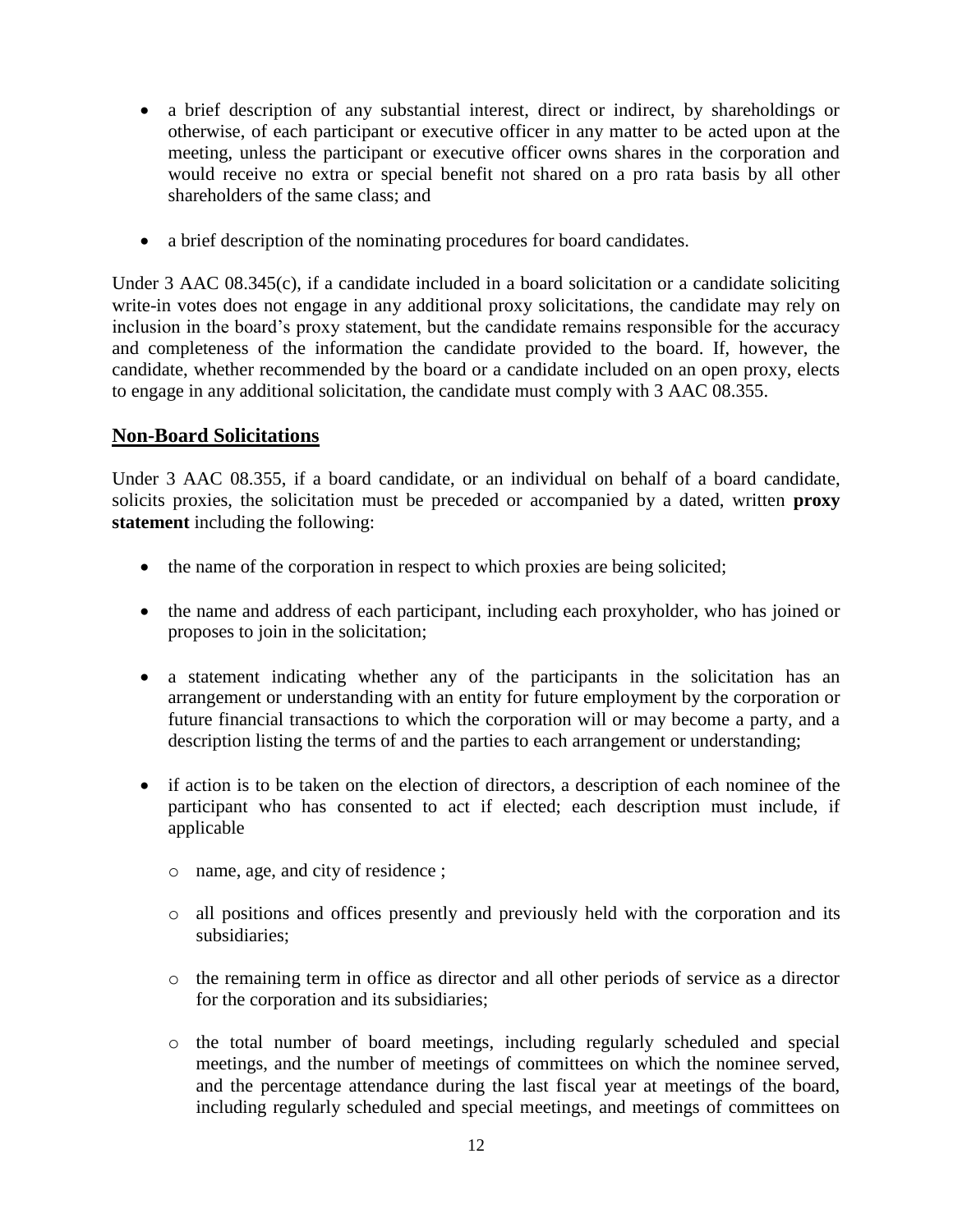which the nominee served, including those meetings for which the absence was excused ;

- o the nature of any family relationship with any director, nominee, or executive officer of the corporation and its subsidiaries;
- o business experience during the past five years, including
	- (i) principal employment or occupation;
	- (ii) the nominee's or director's employer; and
	- (iii) other directorships held for other entities; and
- o any of the following events that occurred during the past 10 years :
	- voluntary or involuntary petition under any bankruptcy or insolvency laws, appointment of a receiver,
	- pending criminal proceedings except traffic violations or other minor offenses,
	- conviction or plea of nolo contendere in a criminal proceeding, except traffic violations or other minor offenses,
	- and the entry of any final judgment, order, or decree, not subsequently reversed or vacated, that he engaged in unethical or illegal business practices, violated fiduciary duties, or violated securities laws;
- a brief description of financial transactions by the corporation, including purpose and amount, with that participant, a member of that participant's family, or any entity since the beginning of the corporation's last fiscal year and presently proposed financial transactions by the corporation with that person or entity if
	- o the transactions in the aggregate exceed \$20,000; and
	- o the participant in the solicitation or a member of the participant's family is a party to the transaction or is employed by, is an officer or director of, or owns, directly or indirectly, an interest in the entity who is a party to the transaction;
- a brief description of all legal proceedings to which each participant in the solicitation is a party with interests adverse to the corporation or its subsidiaries during the last 10 years;
- a brief description of the methods to be employed to solicit proxies, if other than by the use of the mail; and a statement of the total amount estimated to be spent and the total already expended on the solicitation of proxies;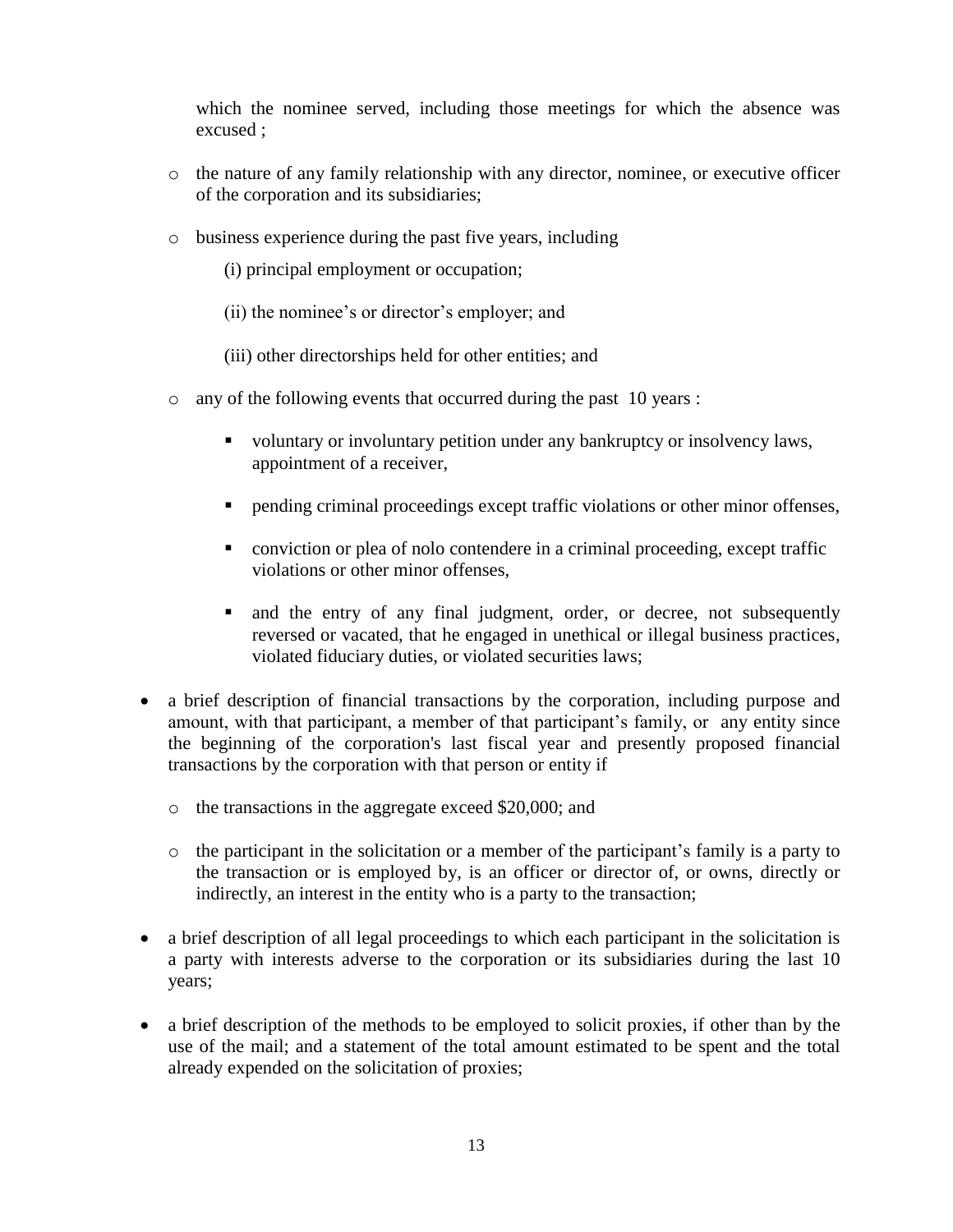- a statement indicating who will bear the expense of solicitation, and the amount each participant in the solicitation has contributed or has agreed to contribute, unless the participant is a contributor of less than \$500 in the aggregate;
- a statement indicating whether reimbursement for solicitation expenses will be sought from the corporation; and
- if the proxy statement relates to any matter requiring notice to shareholders by law or to a special shareholders' meeting for which any participant in the solicitation sought shareholder signatures on a document calling for the special meeting
	- o a description of each matter which is to be submitted to a vote of the shareholders and a statement of the vote required for its approval; and
	- o a description of any substantial interest, direct or indirect, by shareholdings or otherwise, of each participant in the solicitation, or family member of that participant, in any matter to be acted upon at the meeting, unless the participant or family member owns shares in the corporation and would receive no extra or special benefit not shared on a pro rata basis by all other shareholders of the same class.

#### **Important Definitions**

3 AAC 08.365 defines the following:

"affiliate" has the meaning given in AS 10.06.990;

"annual report" means a summary by the corporation of its business activities, results of operations, and financial condition for the last fiscal year, including consolidated financial statements confirming that the corporation's accounts were audited annually in accordance with generally accepted auditing standards by independent certified public accountants or independent licensed public accountants, certified or licensed by a regulatory authority of the state or the United States as required by 43 U.S.C. 1601-1629.

"board" means the board of directors of the issuer of shares for which a proxy is solicited;

"contest" means an issue in which the board expects one or more solicitations to be made which will be subject to 3 AAC 08.355;

"control" has the meaning given in AS 10.06.990;

"corporation" means the issuer of shares with respect to which a proxy is solicited;

"electronic forum" means a forum that is created on and accessible by means of the Internet, and that allows communication among users; it includes

I blogs or other websites that allow for the posting of reader comments; and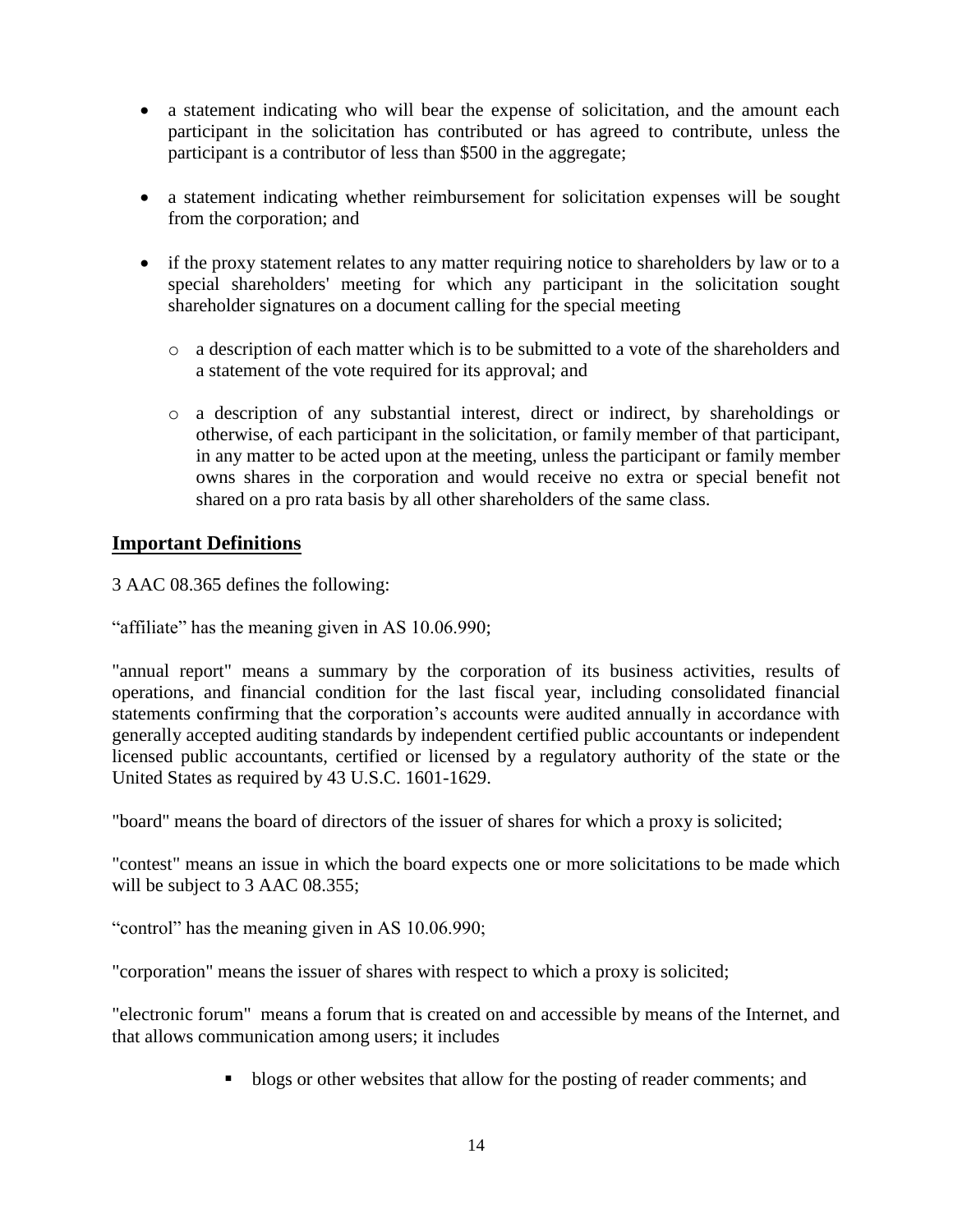websites for social networking, websites for microblogging, and other forms of electronic communication through which users create communities on the Internet to share information, ideas, personal messages, videos, and similar content.

"entity" means an individual, sole proprietorship, partnership, joint venture, trust, association, firm, corporation, or other organization, whether or not operated for profit,

"executive officer" means the president, secretary, treasurer, a vice president in charge of a principal business function, such as sales, administration, or finance, or any other person who performs similar policy-making functions for the corporation;

"family" means an individual's spouse, parents, children, or siblings by blood or adoption;

"financial transaction" means

- o the buying, selling, or leasing of real or personal property or of an interest in real or personal property, including, but not limited to, an option, right of first refusal, or joint venture interest;
- o the buying or selling of services;
- o the loaning or borrowing of money or a preliminary commitment to that transaction; or
- o any other transaction which is substantially similar in nature to those listed in this paragraph, excluding distributions mandated by 43 U.S.C. § 1606(j), effective December 18, 1971;

"last fiscal year" means the fiscal year of the corporation most recently completed before the date of the meeting for which proxies are to be solicited;

"minor offense" has the meaning given in Rule 2 of the Alaska Rules of Minor Offense Procedure;

"nominee" means a person who has consented to being named in a proxy statement and who has agreed to serve if elected;

"participant" means

- o the board and the corporation;
- o a nominee for whose election as director proxies are solicited;
- o a committee or group which solicits proxies or a member of the committee or group;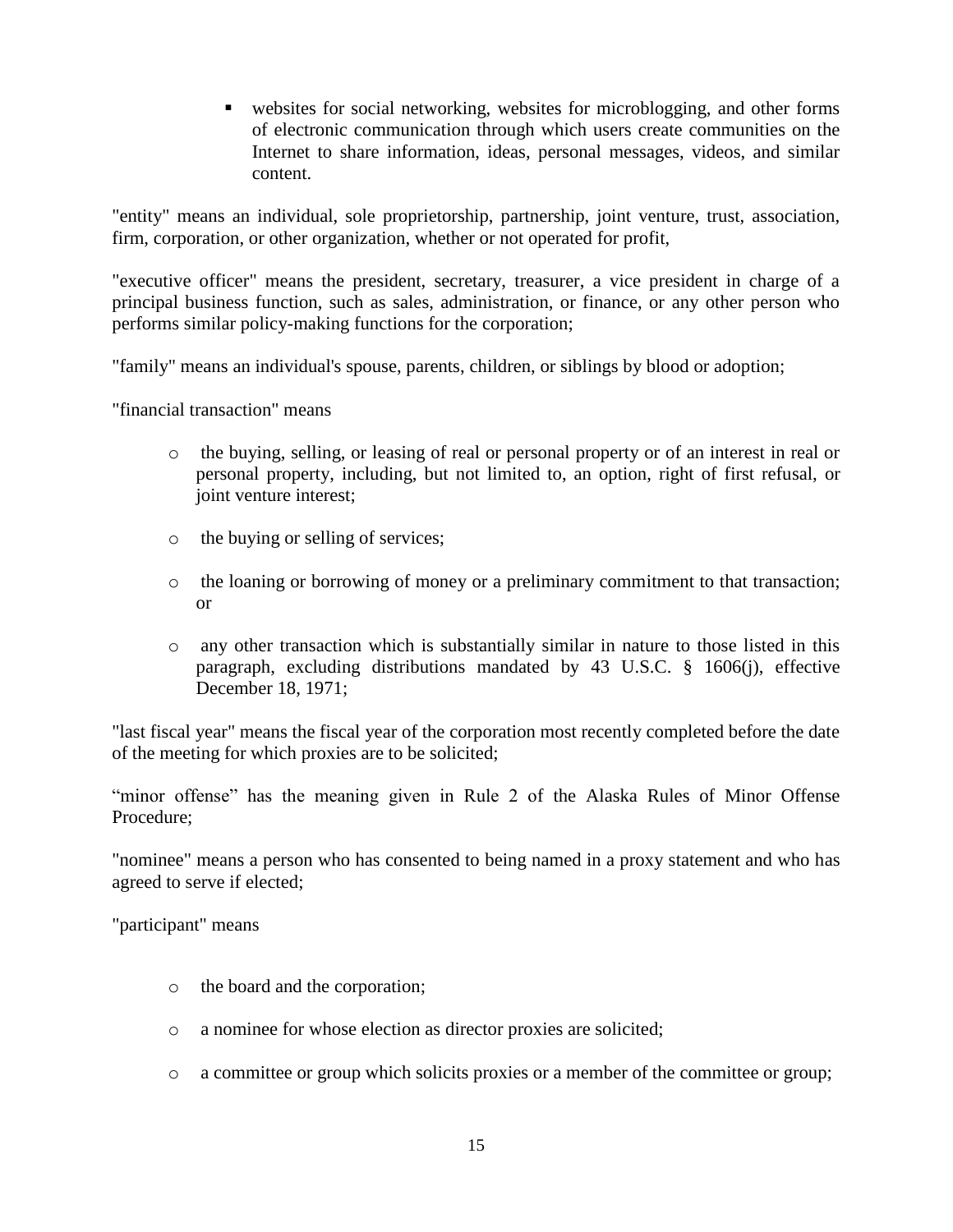- o a person who finances, directly or indirectly, the solicitation of proxies, except a person who contributes not more than \$500 and who is not otherwise a participant;
- o a person who solicits proxies;

"participant" does not include

- a person or organization retained or employed by a participant to solicit shareholders whose activities are limited to the performance of the person's duties in the course of employment;
- a person who merely transmits proxy soliciting material or performs other ministerial or clerical duties;
- a person employed by a participant in the capacity of attorney, accountant, or as an advertising, public relations, or financial adviser, whose activities are limited to the performance of the person's duties in course of employment; or
- a person regularly employed as an officer or employee of a participant who is not otherwise a participant.

"proxyholder" means a person to whom a proxy or power of substitution is given.

"proxy statement" means a letter, publication, press release, advertisement, radio/television script or tape, or other communication of any type which is made available to shareholders under circumstances reasonably calculated to result in the procurement, withholding, or revocation of a proxy.

"residence" means residence for purposes of voting; as determined under AS 15.05.020;

"shareholder" means one who is the holder of record of a share in the corporation.

"subsidiary" has the meaning given in as 10.06.990.

#### **How do I File a Complaint?**

If you believe one or more of the statutes or regulations referenced in this booklet has been violated, you may file a request for investigation with the Division. Your request must be in writing and submitted on the ANCSA Request for Investigation Form, or contain the same information as that form requests. 3 AAC 08.360 sets out the process and information needed for a Request for Investigation.

The ANCSA Request for Investigation Form is located on the Division's website. If you do not have access to the internet, or are having difficulty downloading the form from the website, you may call or write to the Division and we will send you a copy of the correct form.